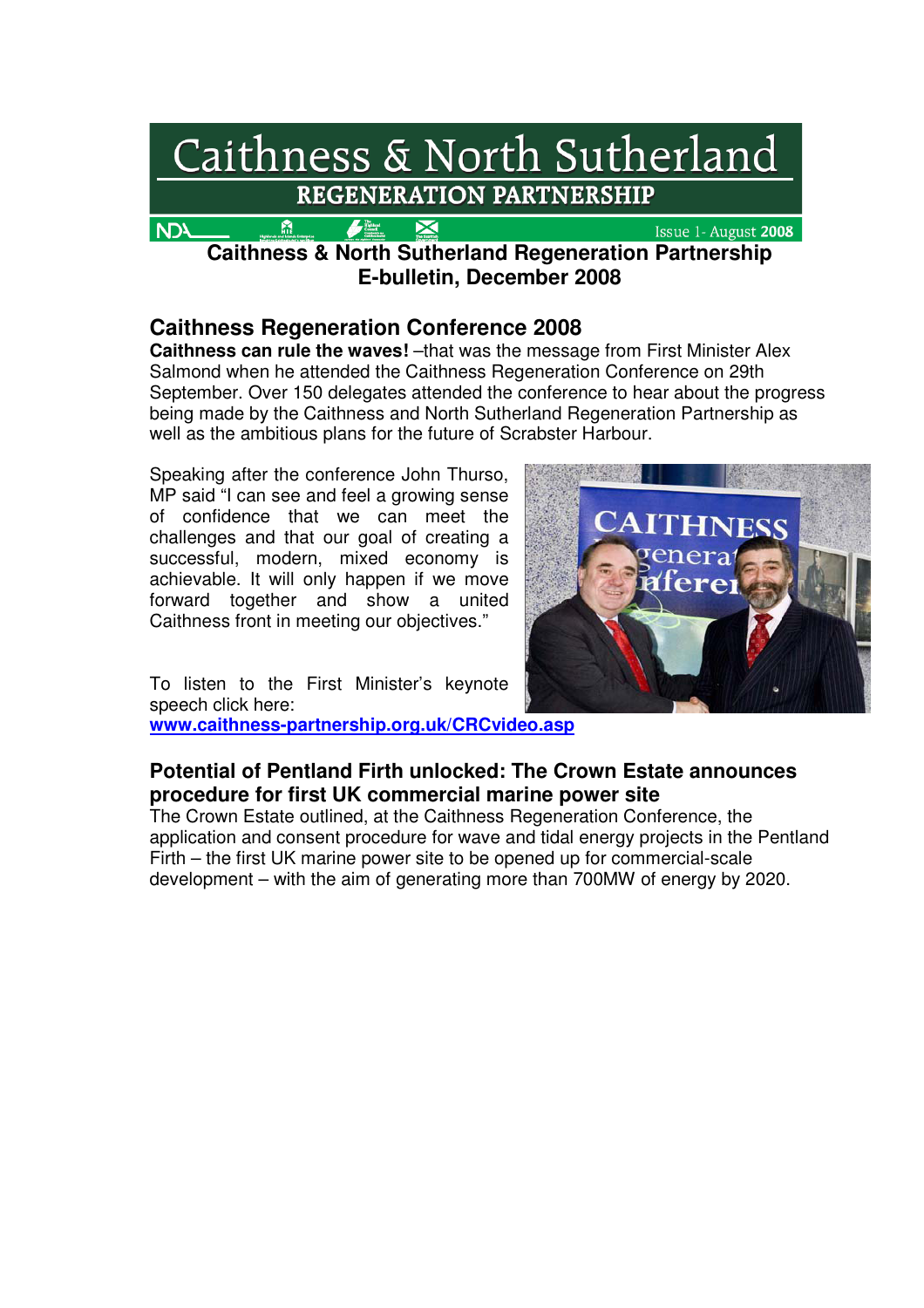

For further information: **www.thecrownestate.co.uk**

# **Regeneration Partnership Action Plan prioritised**

At the Caithness Regeneration Conference on 30<sup>th</sup> September this year we showed for the first time a prioritised version of our Action Plan, featuring a small number of high priority actions to be pursued. These can be summarised as follows:

- Scrabster Harbour
- Wick Harbour
- Pentland Firth Tidal Energy
- **Engineering**
- John O' Groats
- Food & Drink
- Inward Investment
- IT Connectivity
- Transport links

Eann Sinclair, Programme Manager for the Regeneration Partnership, said "The prioritised action plan is at an early stage, but there is a need for us to get on with the delivery of projects. Our top priorities are featured on the new Partnership website and we are asking for feedback on whether people feel these are the right projects to be targeting. The plan will continue to evolve but it is crucial that we concentrate on high priority projects because a lot of these will be enablers for future economic activities."

To see the Action Plan Snapshots: **www.cnsrp.org.uk/downloads**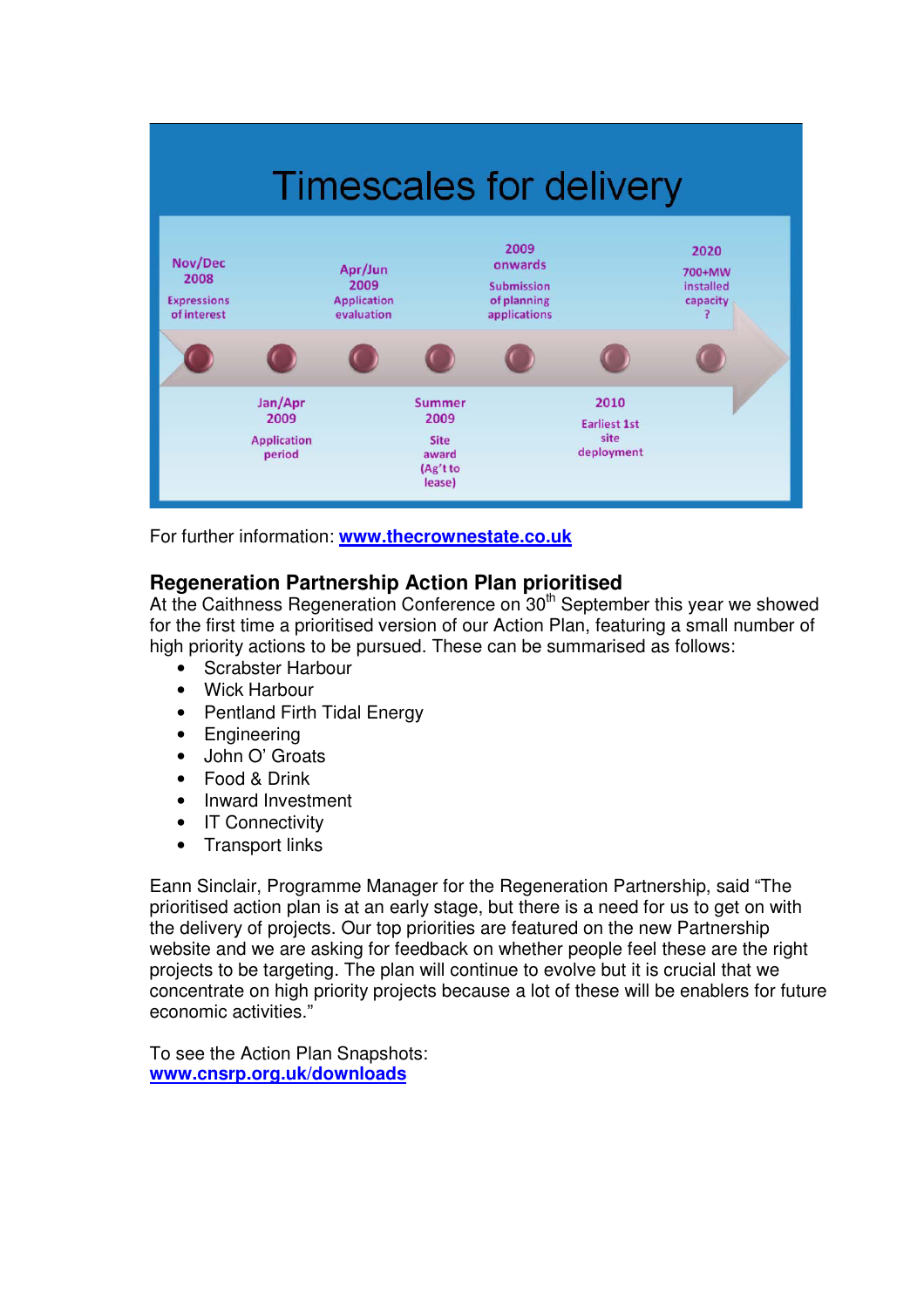#### **Scrabster Harbour Trust and HIE prepare for new markets**



An industrial part is being planned as part of a new wave of expansion at Scrabster Harbour to capitalise on a clutch of exciting new opportunities coming on stream.

Scrabster Harbour Trust and HIE are working together to realise the ambitious plans for further expansion of the port to ensure it becomes one of the lunchpins of the current major push to diversify the north economy.

Scrabster Harbour Trust had previously announced plans to modernise the existing oil tanker berth and to build a new deepwater quay. It now intends to lay out a 30 acre industrial park to exploit its proximity to the oil and gas fields in the Atlantic Frontier and to the Pentland Firth.

#### For further information:

www.hie.co.uk/Default.aspx.LocID-0finewlzh.RefLocID-0fihiesvg008.Lang-EN.htm

#### **Appointment of inward investment manager**

Fiona MacPherson, a lawyer with extension international experience in various sectors has been appointed to the post of inward investment manager with the Caithness and North Sutherland Regeneration Partnership. Fiona, who has Caithness connections, is returning to Scotland to take up the two-year contract after spending 20 years working in the USA, latterly with Scottish Development International.

For further information www.hie.co.uk/default.aspx.locid-0finewlyl.RefLocID-0fihiesvf003.Lang-EN.htm

## **Contract awarded to investigate Firth grid connections**

Consultants Xero Energy have been appointed by Highlands and Islands Enterprise (HIE) and the Scottish Government to identify options for renewable energy producers in the Pentland Firth, to connect energy supplies to the grid. For further information www.hie.co.uk/default.aspx.locid-0finewlyo.RefLocID-0fihiesvf003.Lang-EN.htm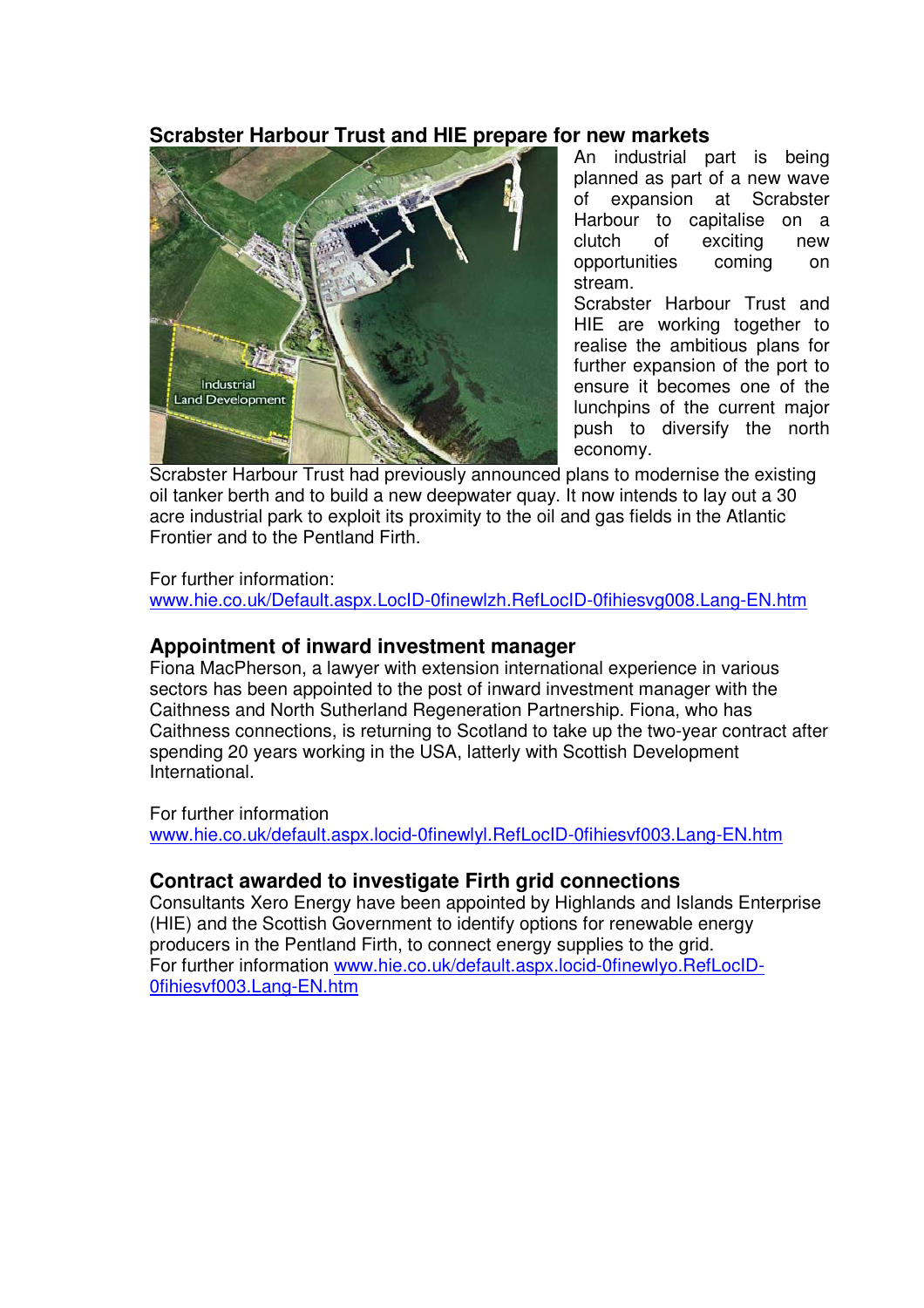#### **HISEZ to lead on developing social enterprises in Highlands & Islands**

A three year contract to develop and promote social enterprises in the Highlands and Islands has been won by The Highlands and Islands Social Enterprise Zone Community Interest Company (HISEZ CIC). The contract will help deliver the Scottish Government's new strategy – "Better business: a strategy and action plan for social enterprise in Scotland."

For further information www.hie.co.uk/default.aspx.locid-0finewlxq.Lang-EN.htm

## **Tidal Energy Data Survey**

A new survey is being carried out for HIE by Aquatera from Stromness. It will draw together current data relevant to marine energy developments in the Pentland Firth, helping identify any gaps and underpinning future survey work.

For further information http://www.hie.co.uk/Default.aspx.LocID-finewm0u.RefLocID-0fihiesvg008.Lang-EN.htm

#### **North Highland Regeneration Fund goes from strength to strength**

Small businesses and young companies often find it difficult to raise money to fund growth. The North Highland Regeneration Fund (NHRF) was established by the Nuclear Decommissioning Authority (NDA) to provide loan funding complementing other existing sources of funding for small businesses. The scheme is designed to pump-prime both the start-up of new ventures and the growth of existing businesses as part of the drive to replace the jobs which will be lost in the Caithness & Sutherland area as the Dounreay nuclear plant is decommissioned.

Set up, just over 18 months ago, the body responsible for the fund has held discussions with 67 companies/individuals and this has resulted in loans of £531,000 being awarded to assist 13 different companies. This equates to a projection of 91 jobs being secured and potentially the creation of a further 70 new jobs. The NDA has provided a total of £1M in funding for the scheme with a further £500,000 being invested later this year.



A further 12 companies are in the process of being evaluated for loans with a projected loan value of £486,000 estimating security of a further 26 existing jobs with a further potential for 49 new jobs. The NHRF work with Highland Opportunity and HIE to maximise the opportunities and provides confidence to others to lend or invest.

For further information www.nhrf.co.uk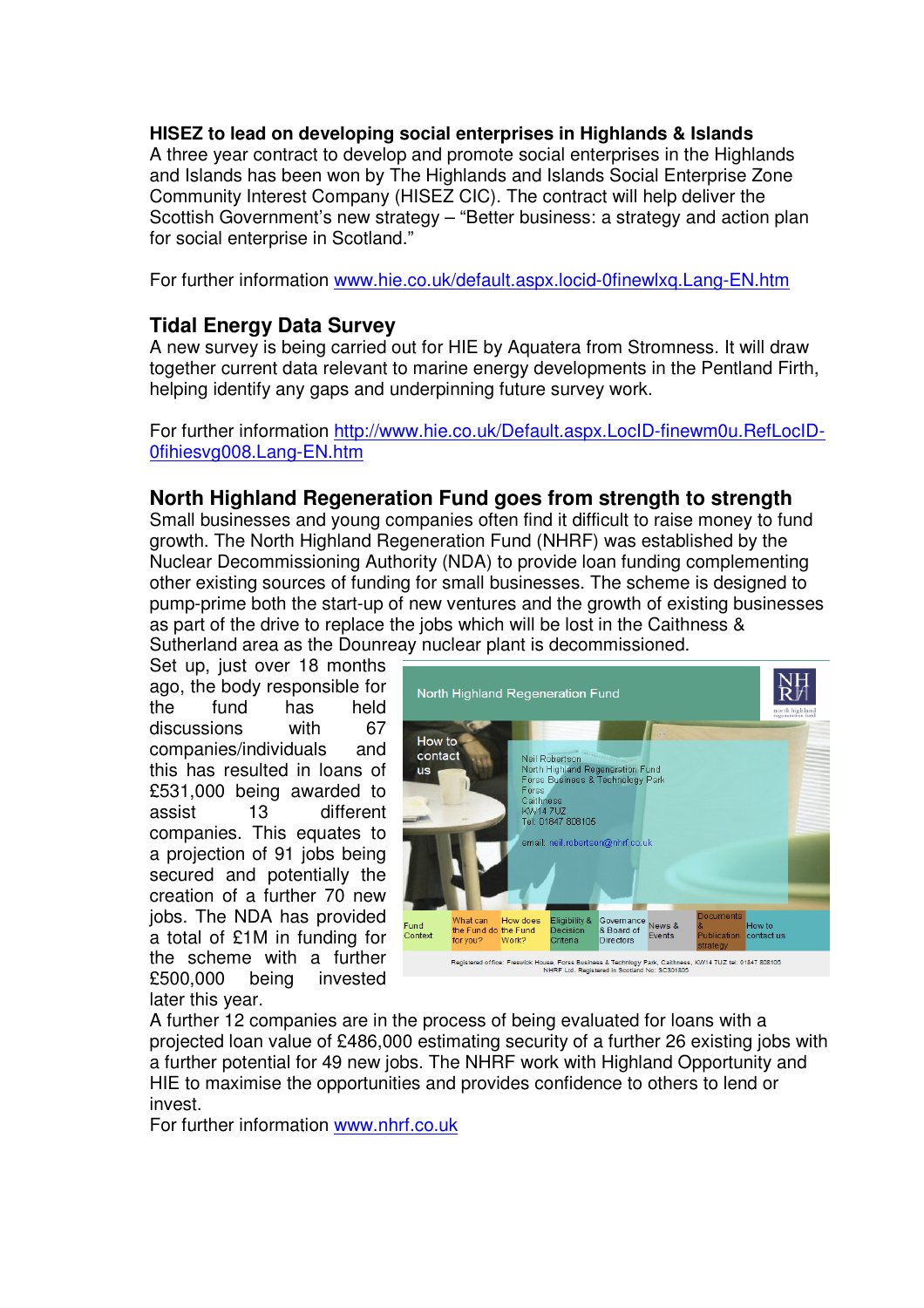## **Caithness Chamber of Commerce**

The rejuvenation of the Caithness Chamber of Commerce has been boosted by financial support from HIE. The funding has been provided to support a new Chief Executive for the Chamber, and it is hoped that an appointment will be made before Christmas. Local businessmen Peter Body and Stephen Sutherland are carrying out the roles of interim Chair and Vice-Chair respectively.

For further information: www.caithnesschamber.com

#### **Dounreay site looks at potential spin out businesses**

Services currently provided in-house by DSRL have the potential to prosper beyond site closure as stand-alone businesses. Potential spin-outs identified so far include the non-nuclear analytical laboratories, the training department and the occupational health department. DSRL is working closely with HIE and other key organisations to develop business cases to support the commercial potential for the area in the long term.

## **Support shown for Developing Decommissioning Supply Chain**

Almost 100 representatives from the supply chain have Strategy showed a commitment to helping the NDA shape its proposed Supply Chain Development. Workshops were run by an external facilitator and used an electronic voting system to obtain some quantitative data on a number of questions raised in the document. The workshops then saw lively discussion on a number of issues including: entry into the marketplace and the existing processes and applications.

For further information www.nda.gov.uk/stakeholders/newsletter/supply-chaindevelopment-support.cfm

#### **Nuclear Bursary programme offers up to £4,000**

The National Skills Academy for Nuclear in partnership with the NDA and Serco are rolling out a second round of Bursary awards. The scheme is aimed at quality individuals on programmes of study relevant to the nuclear industry, and includes foundation degrees, honours degrees and master degrees. The programme provides financial support to students and aims to attract a broader mix of new entrants into the nuclear industry and wider science and technology agenda, leading to increased diversity and opportunity. Of the 26 students already successful in their Bursary application in May this year, 8 of them came from Scotland with 7 in the Caithness area.

For further information: www.nuclear.nsacademy.co.uk